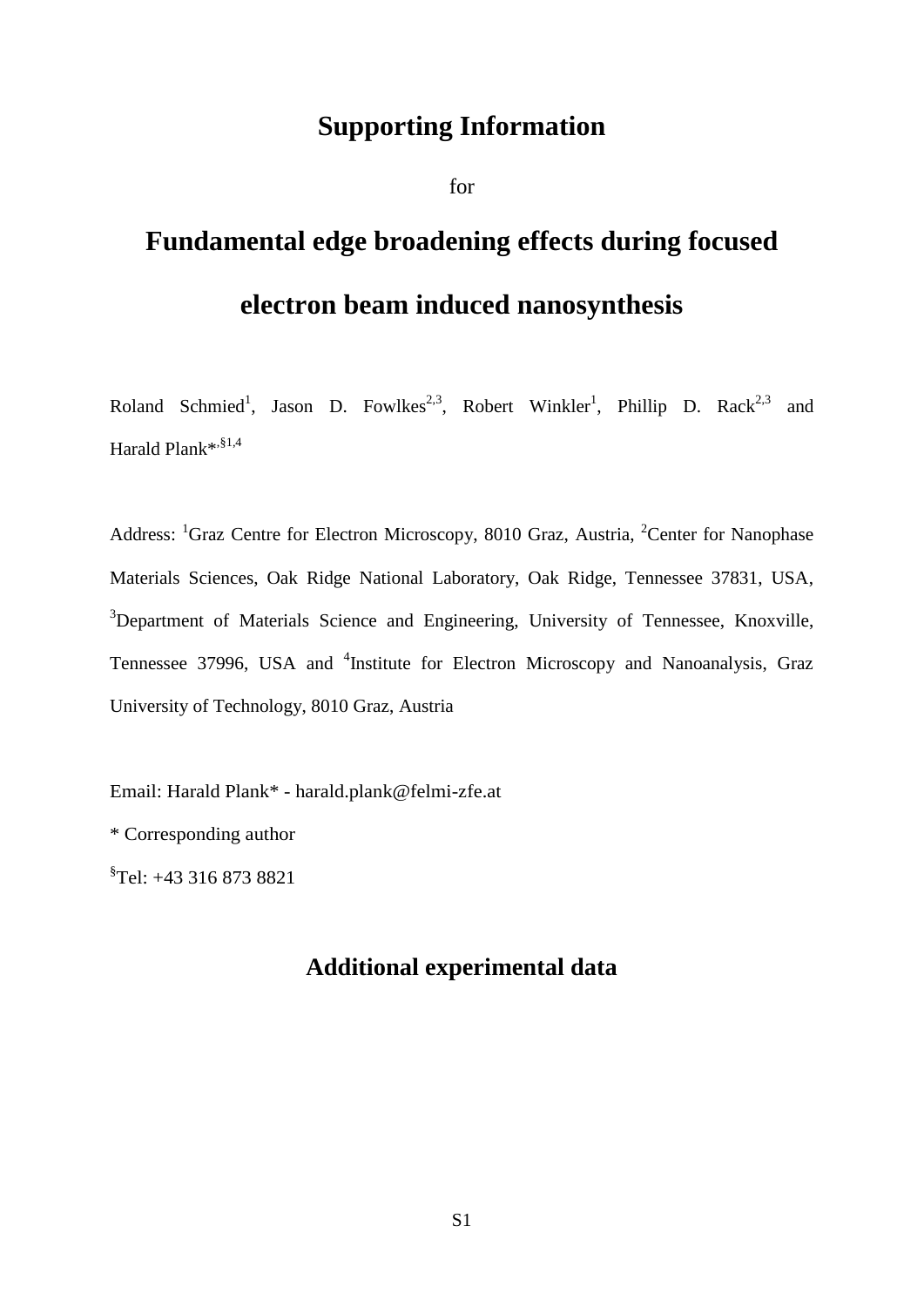

Figure S1: Detailed view of proximal layer shape and thickness for PtC deposits on Si-SiO<sub>2</sub> fabricated at 30 keV primary electron energy. The halo thickness is always found below 5% of the maximum deposit height (listed in legend) but below 3 nm for the investigated structures.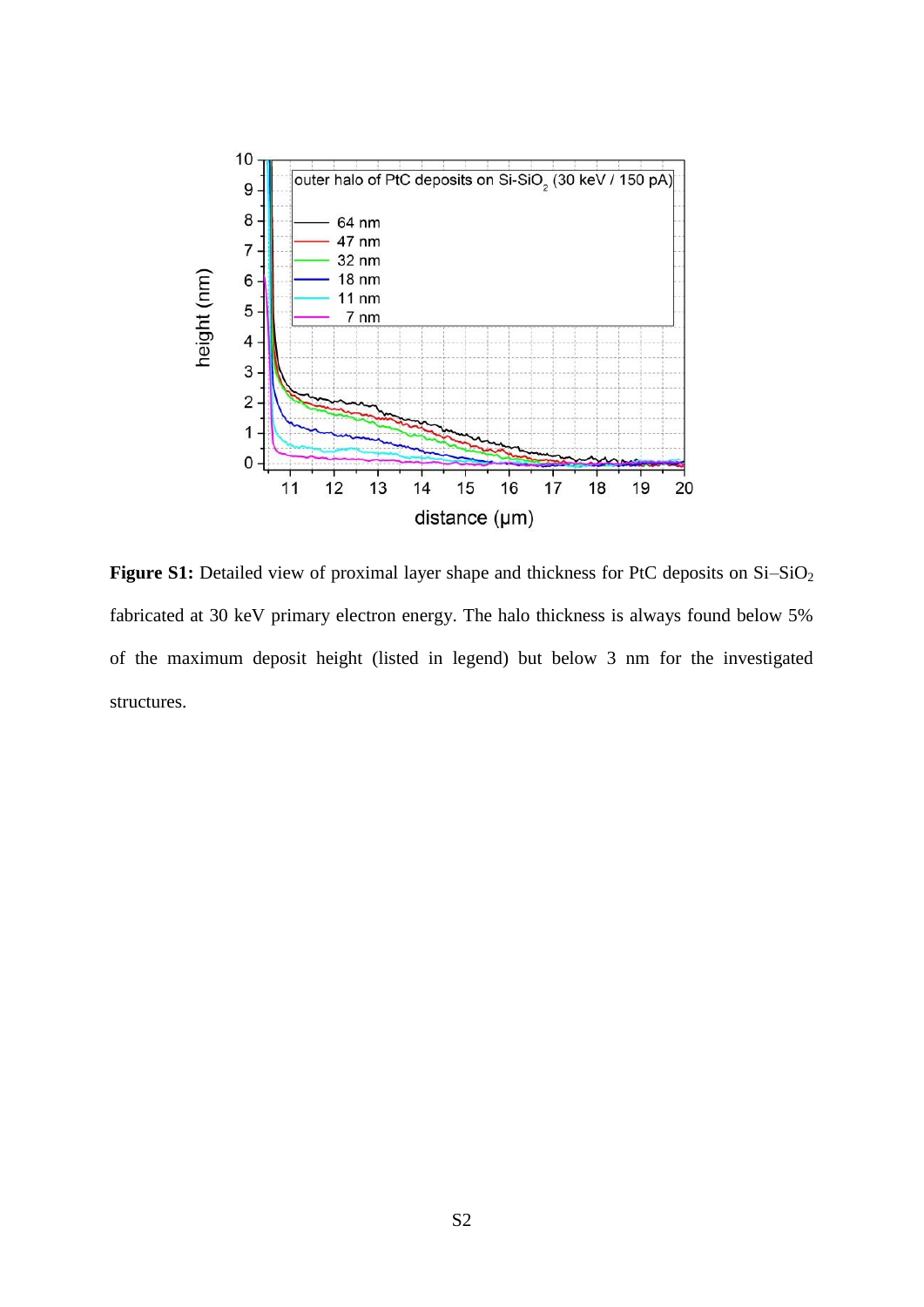

Figure S2: Correlated AFM height cross sections (left axis) together with corresponding surface potentials (right axis) for differently thick PtC deposits fabricated at 20 keV. The color code follows Figure 5 and indicates the plateaus aside the intended deposit partly as fully-funtional (white) followed by the transition area (green) which is partly conductive.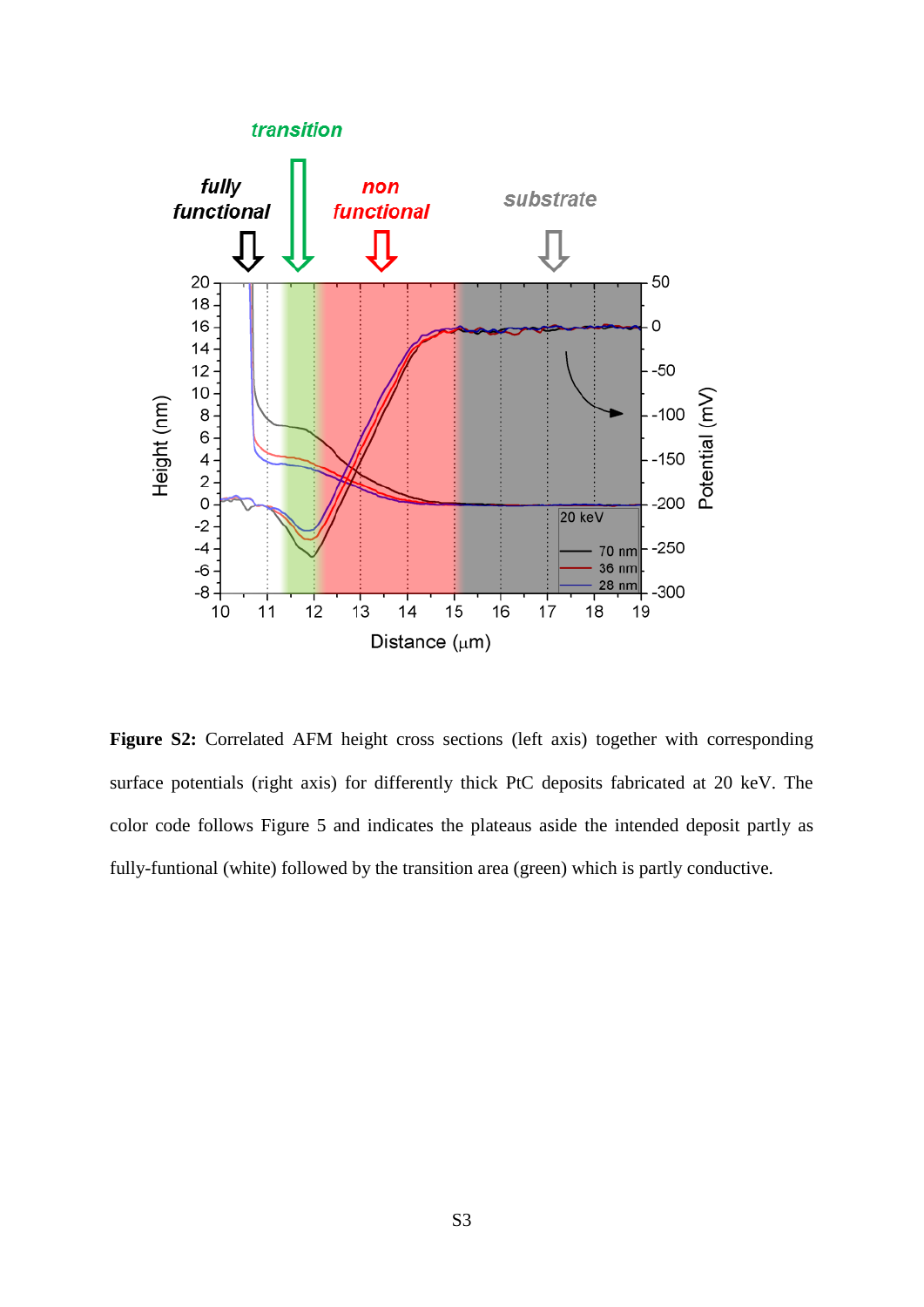

Figure S3: Considering the transition area as partly conductive and therefore influencing the lateral deposit sharpness with respect to its functionality, a scaling comparison for 30 keV (top) and 5 keV (bottom) is shown. As it can be seen the low energy deposits show slightly higher broadening even for thin deposits while highest energies and thinnest pads give highest lateral structure sharpness.